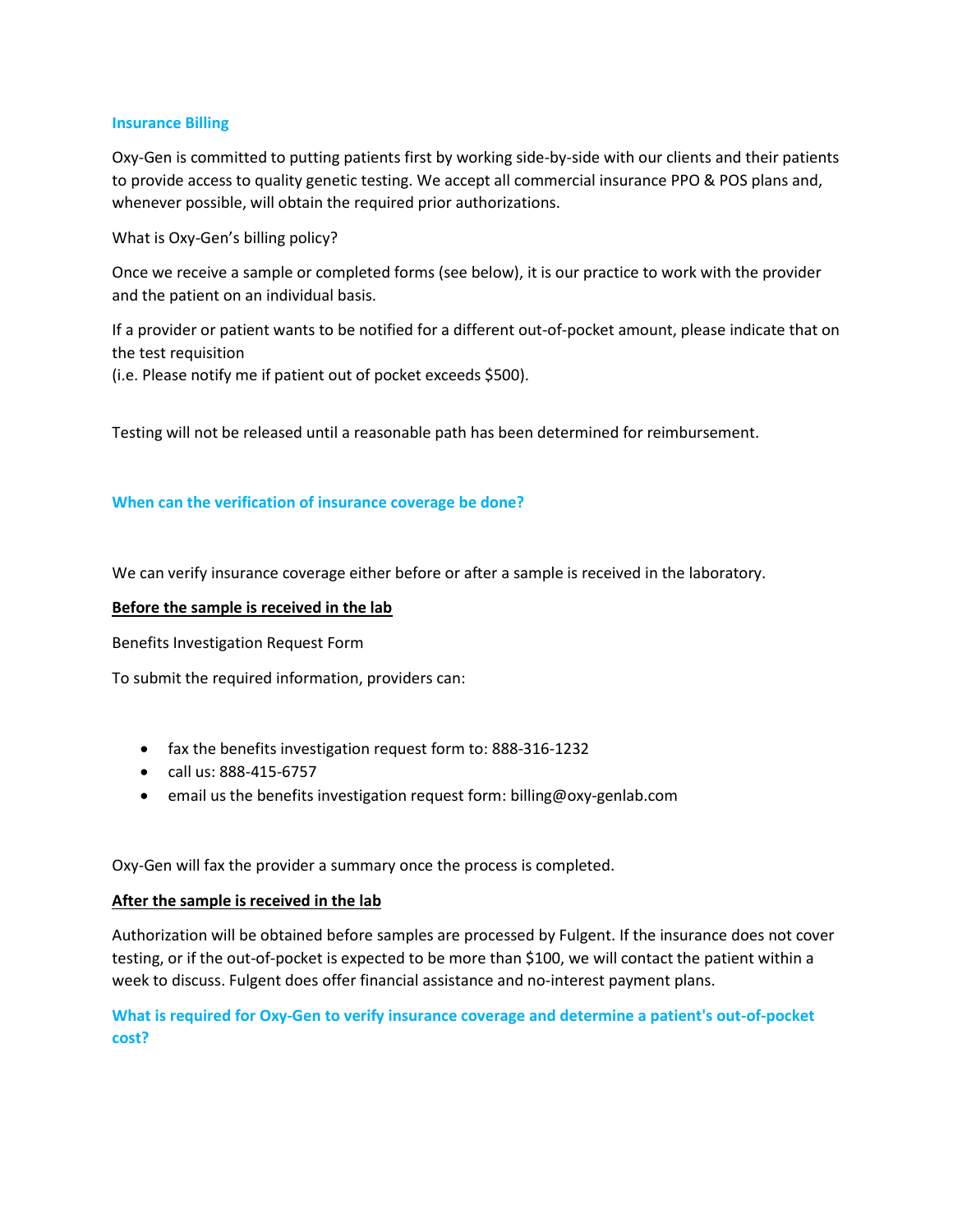- 1. Copy (front and back) of the patient's healthcare insurance card (or cards if the patient has a secondary healthcare insurance plan).
- 2. Completed test requisition form, including patient information: address, telephone number, etc. This is critical as orders not complete will require manual processing and could create an unnecessary delay. Insurance Billing Section
- 3. Make certain that the appropriate ICD10 code(s) are included on the requisition form
- 4. A clinical note, pedigree, and/or pertinent medical records that document the medical necessity of the genetic testing being ordered.

# **How does Oxy-Gen verify coverage?**

Oxy-Gen accepts all private healthcare insurance plans. Fulgent will call the patient's insurance company to determine:

- 1. If a prior authorization is required, Oxy-Gen will submit the needed documentation (see below for what information needs to be submitted).
- 2. What the patient's out-of-pocket cost will be. This includes unmet deductible, copay and coinsurance.

## **What is prior authorization?**

Some insurance companies require a review of medical records before determining if genetic testing is covered by the plan. Oxy-Gen will submit the medical information from the healthcare provider in an attempt to obtain a prior authorization.

In addition, certain insurance providers require a special authorization form to be completed by a genetics specialist if a specific test is being performed. To locate a genetic counselor in your area, please visit www.nsgc.org. While Oxy-Gen Laboratory has certified genetic counselors on staff to answer your questions, it is important that an independent genetic counselor/specialist provide pre-test counselling to your patients. Please see below for the corresponding forms.

## **United Health Care (UHC**)

UHC Genetic Counseling Attestation Form

Beginning in 2016, UHC requires prior authorization for BRCA genetic testing and should be completed by a Genetic Specialist (ie: genetic counselor, genetic nurse, clinical geneticist).

## **Aetna**

Aetna BRCA Precertification Request Form